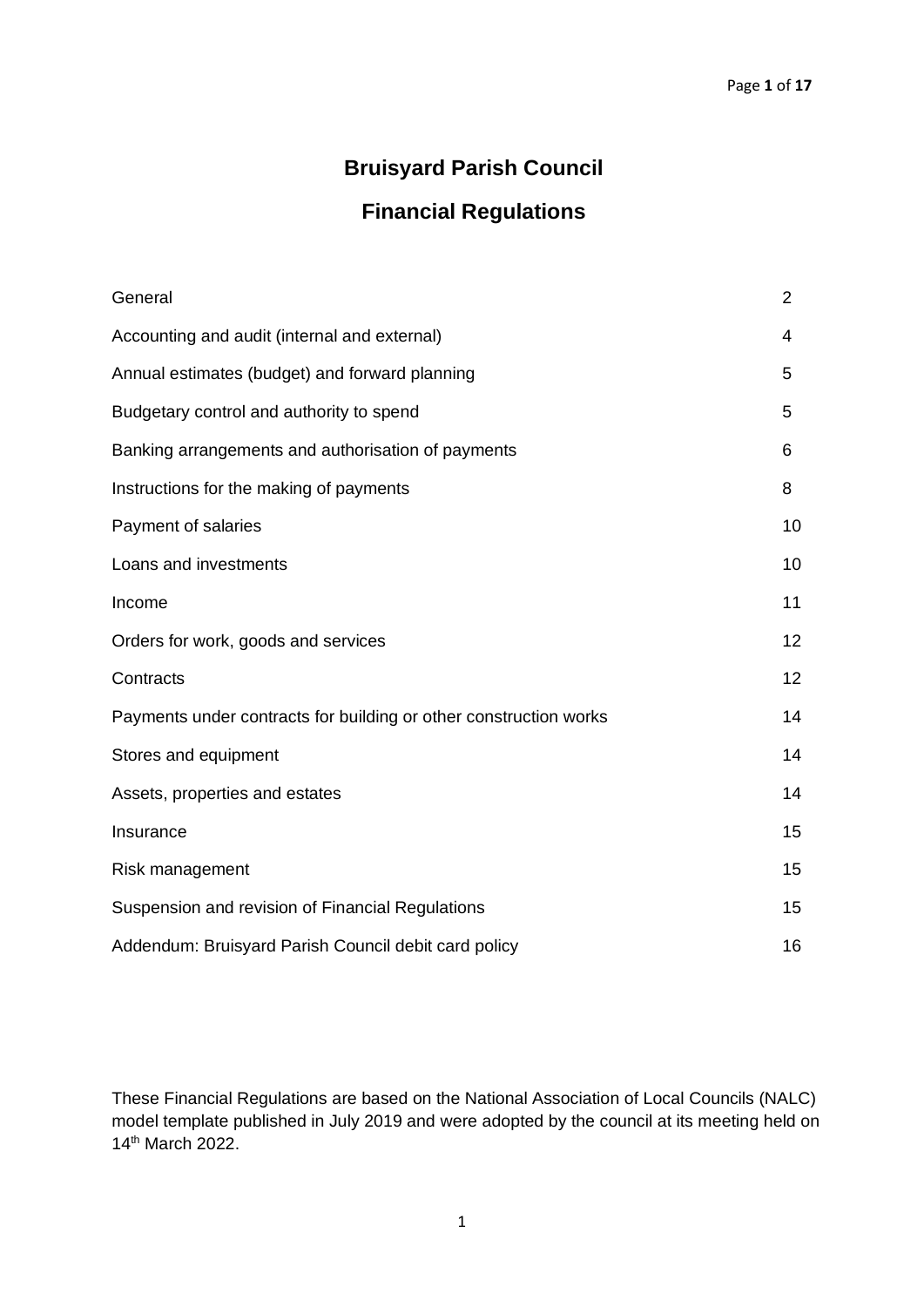# **1. General**

1.1. These financial regulations govern the conduct of financial management by the council and may only be amended or varied by resolution of the council. Financial regulations are one of the council's three governing policy documents providing procedural guidance for members and officers. Financial regulations must be observed in conjunction with the council's standing orders<sup>1</sup> and any individual financial regulations relating to contracts.

1.2. The council is responsible in law for ensuring that its financial management is adequate and effective and that the council has a sound system of internal control which facilitates the effective exercise of the council's functions, including arrangements for the management of risk.

1.3. The council's accounting control systems must include measures:

- for the timely production of accounts;
- that provide for the safe and efficient safeguarding of public money;
- to prevent and detect inaccuracy and fraud; and
- identifying the duties of officers.

1.4. These financial regulations demonstrate how the council meets these responsibilities and requirements.

1.5. At least once a year, prior to approving the Annual Governance Statement, the council must review the effectiveness of its system of internal control which shall be in accordance with proper practices.

1.6. Deliberate or wilful breach of these Regulations by an employee, councillor or committee member may give rise to disciplinary proceedings.

1.7. Members of council are expected to follow the instructions within these Regulations and not to entice employees to breach them. Failure to follow instructions within these Regulations brings the office of councillor into disrepute.

1.8. The Responsible Financial Officer (RFO) holds a statutory office to be appointed by the council.

1.9. The RFO;

- acts under the policy direction of the council;
- administers the council's financial affairs in accordance with all Acts, Regulations and proper practices;
- determines on behalf of the council its accounting records and accounting control systems;
- ensures the accounting control systems are observed;
- maintains the accounting records of the council up to date in accordance with proper practices;
- assists the council to secure economy, efficiency and effectiveness in the use of its resources; and

www.bruisyard.com <sup>1</sup> Model Standing Orders for Councils (2018 Edition) is available from NALC (©NALC 2018)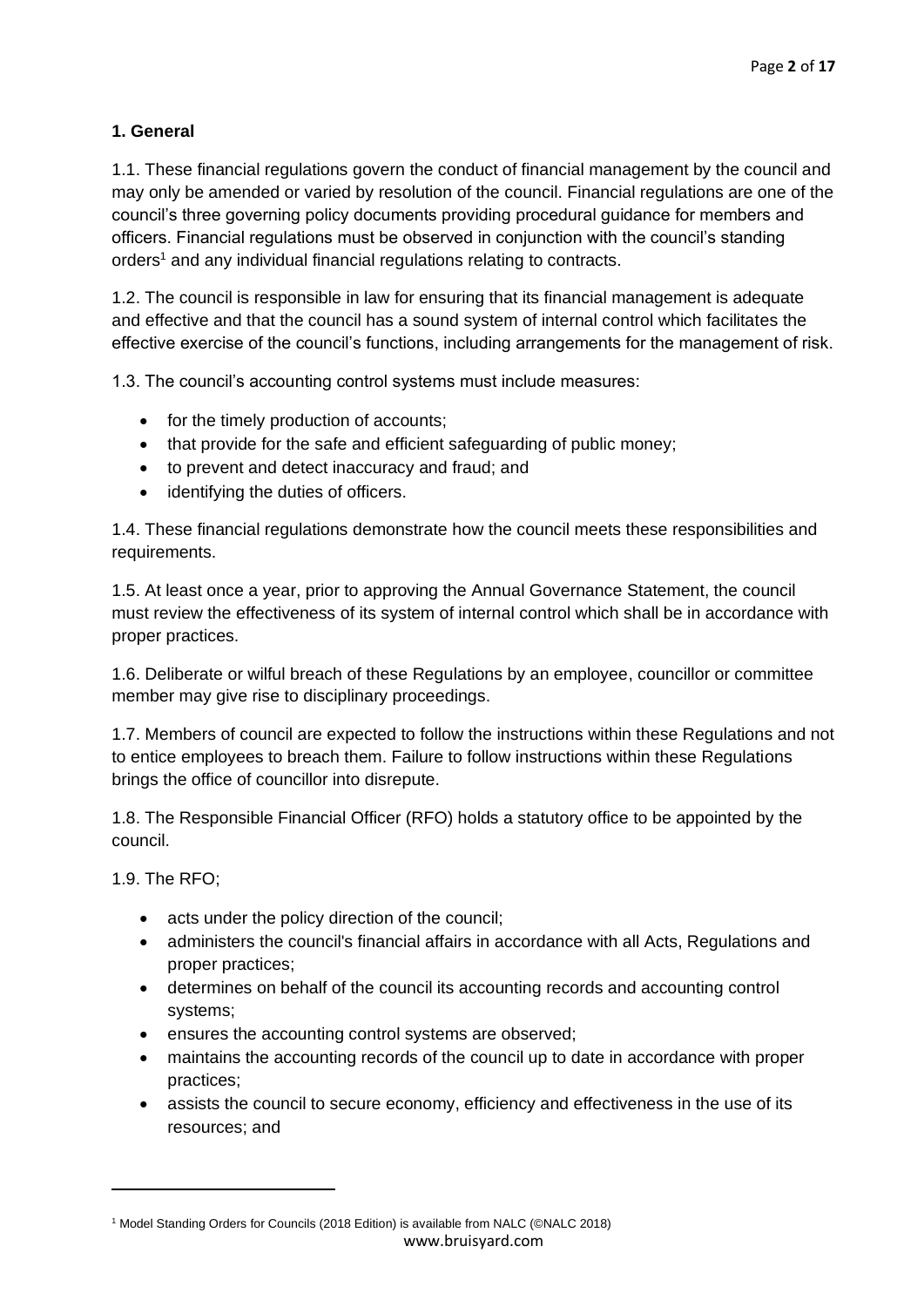• produces financial management information as required by the council.

1.10. The accounting records determined by the RFO shall be sufficient to show and explain the council's transactions and to enable the RFO to ensure that any income and expenditure account and statement of balances, or record of receipts and payments and additional information, as the case may be, or management information prepared for the council from time to time comply with the Accounts and Audit Regulations.

1.11. The accounting records determined by the RFO shall in particular contain:

- entries from day to day of all sums of money received and expended by the council and the matters to which the income and expenditure or receipts and payments account relate;
- a record of the assets and liabilities of the council; and
- wherever relevant, a record of the council's income and expenditure in relation to claims made, or to be made, for any contribution, grant or subsidy.

1.12. The accounting control systems determined by the RFO shall include:

- procedures to ensure that the financial transactions of the council are recorded as soon as reasonably practicable and as accurately and reasonably as possible;
- procedures to enable the prevention and detection of inaccuracies and fraud and the ability to reconstruct any lost records;
- identification of the duties of officers dealing with financial transactions and division of responsibilities of those officers in relation to significant transactions;
- procedures to ensure that uncollectable amounts, including any bad debts are not submitted to the council for approval to be written off except with the approval of the RFO and that the approvals are shown in the accounting records; and
- measures to ensure that risk is properly managed.

1.13. The council is not empowered by these Regulations or otherwise to delegate certain specified decisions. In particular any decision regarding:

- setting the final budget or the precept (council tax requirement);
- approving accounting statements;
- approving an annual governance statement;
- borrowing;
- writing off bad debts;
- declaring eligibility for the General Power of Competence; and
- addressing recommendations in any report from the internal or external auditors, shall be a matter for the full council only.

1.14. In addition, the council must:

- determine and keep under regular review the bank mandate for all council bank accounts;
- approve any grant or a single commitment in excess of £5,000; and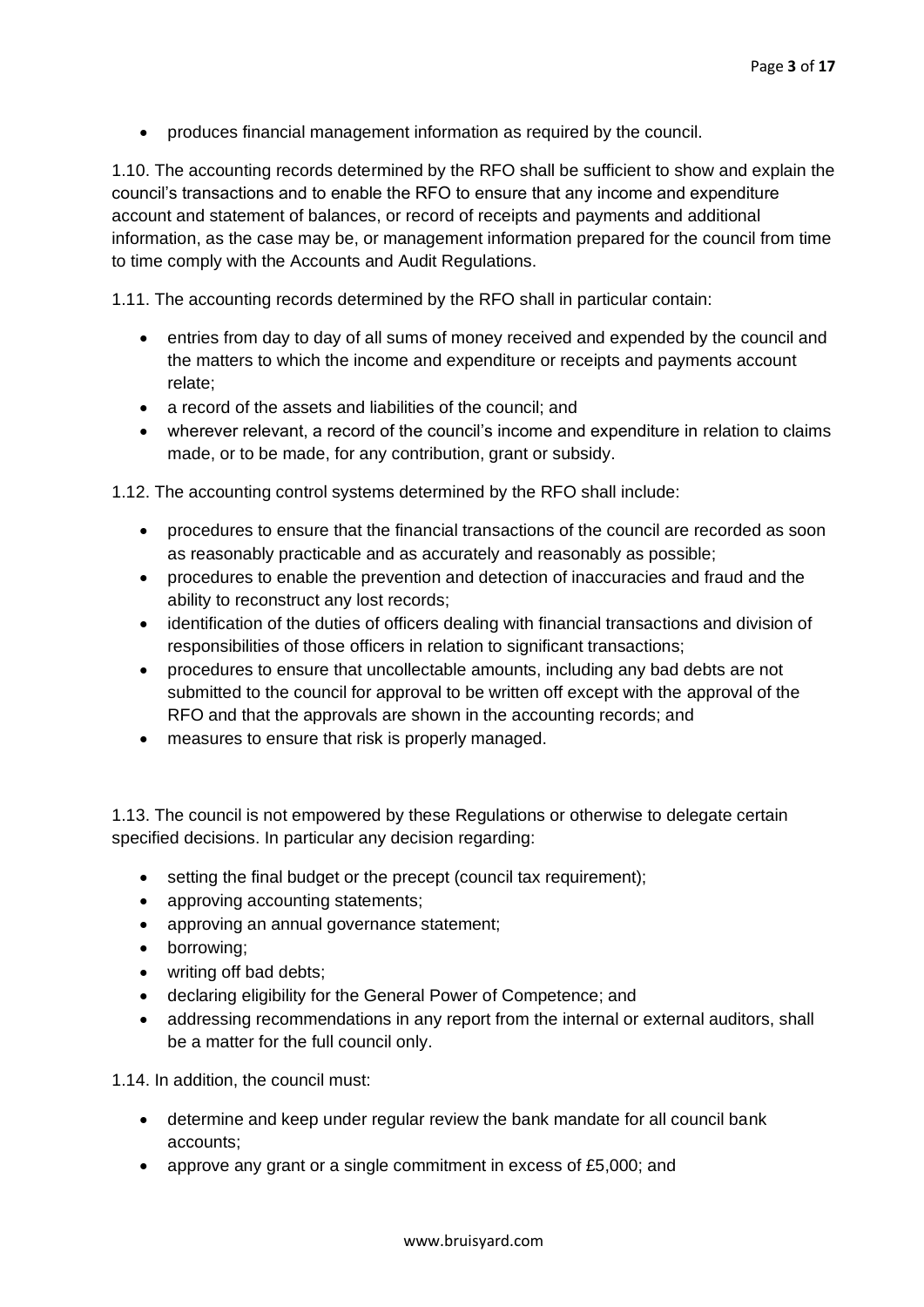• in respect of the annual salary for any employee have regard to recommendations about annual salaries of employees made by the relevant committee in accordance with its terms of reference.

1.15. In these financial regulations, references to the Accounts and Audit Regulations or 'the regulations' shall mean the regulations issued under the provisions of section 27 of the Audit Commission Act 1998, or any superseding legislation, and then in force unless otherwise specified.

In these financial regulations the term 'proper practice' or 'proper practices' shall refer to guidance issued in *Governance and Accountability for Local Councils - a Practitioners' Guide (England)* issued by the Joint Practitioners Advisory Group (JPAG), available from the websites of NALC and the Society for Local Council Clerks (SLCC).

## **2. Accounting and audit (internal and external)**

2.1. All accounting procedures and financial records of the council shall be determined by the RFO in accordance with the Accounts and Audit Regulations, appropriate guidance and proper practices.

2.2. The finance report presented by the RFO at each Parish Council meeting shall include a bank reconciliation for all accounts supported by the corresponding bank statements for approval by the council and recorded in the minutes.

2.3. The RFO shall complete the annual statement of accounts, annual report, and any related documents of the council contained in the Annual Return (as specified in proper practices) as soon as practicable after the end of the financial year and having certified the accounts shall submit them and report thereon to the council within the timescales set by the Accounts and Audit Regulations.

2.4. The council shall ensure that there is an adequate and effective system of internal audit of its accounting records, and of its system of internal control in accordance with proper practices. Any officer or member of the council shall make available such documents and records as appear to the council to be necessary for the purpose of the audit and shall, as directed by the council, supply the RFO, internal auditor, or external auditor with such information and explanation as the council considers necessary for that purpose.

2.5. The internal auditor shall be appointed by and shall carry out the work in relation to internal controls required by the council in accordance with proper practices.

2.6. The internal auditor shall:

- be competent and independent of the financial operations of the council;
- report to council in writing, or in person, on a regular basis with a minimum of one annual written report during each financial year;
- to demonstrate competence, objectivity and independence, be free from any actual or perceived conflicts of interest, including those arising from family relationships; and
- has no involvement in the financial decision making, management or control of the council

2.7. Internal or external auditors may not under any circumstances: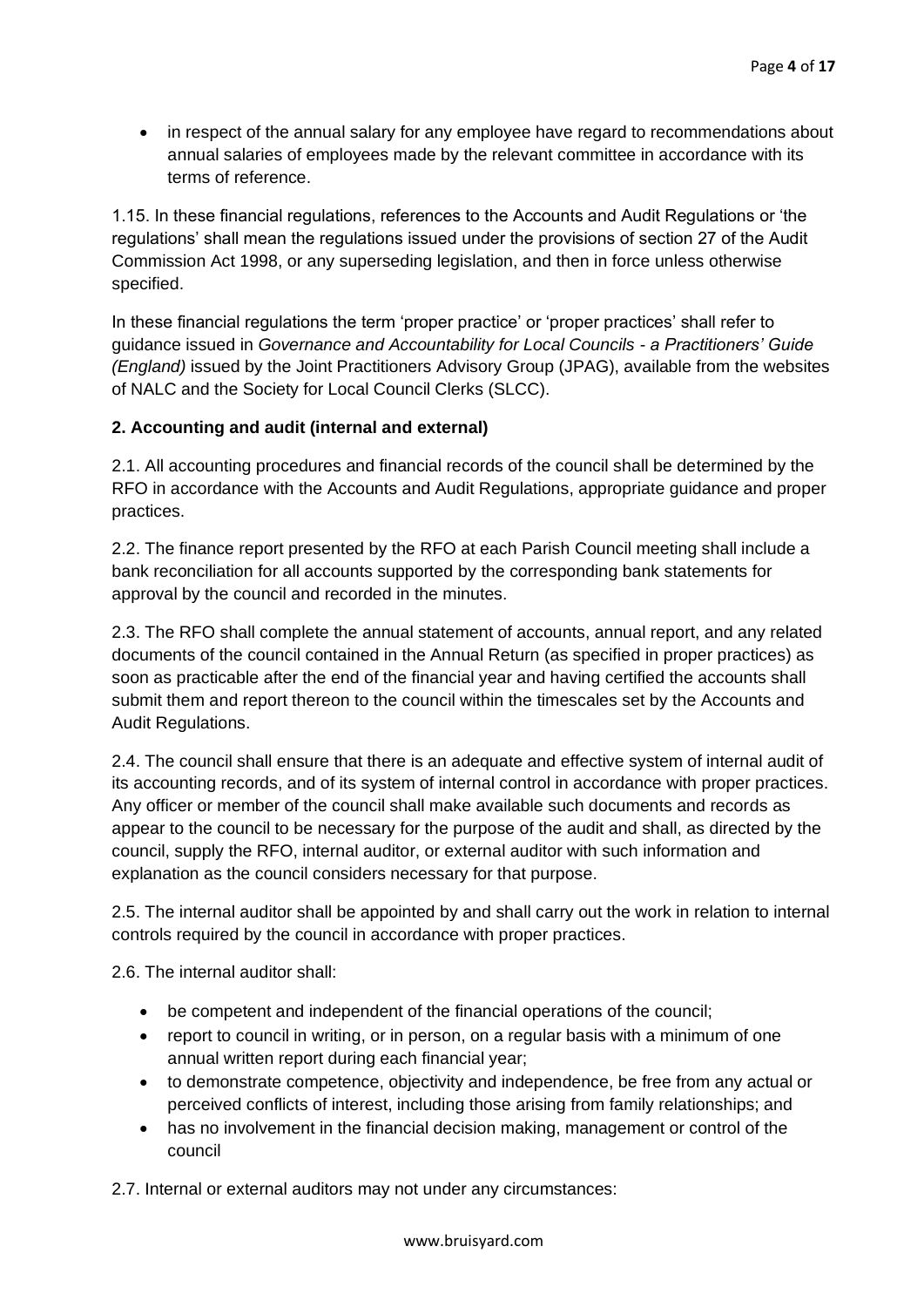- perform any operational duties for the council;
- initiate or approve accounting transactions; or
- direct the activities of any council employee, except to the extent that such employees have been appropriately assigned to assist the internal auditor.

2.8. For the avoidance of doubt, in relation to internal audit the terms 'independent' and 'independence' shall have the same meaning as is described in proper practices.

2.9. The RFO shall make arrangements for the exercise of electors' rights in relation to the accounts including the opportunity to inspect the accounts, books, and vouchers and display or publish any notices and statements of account required by Audit Commission Act 1998, or any superseding legislation, and the Accounts and Audit Regulations.

2.10. The RFO shall, without undue delay, bring to the attention of all councillors any correspondence or report from internal or external auditors.

# **3. Annual estimates (budget) and forward planning**

3.1. The RFO must each year, by no later than November, prepare detailed estimates of all receipts and payments (excluding Village Hall receipts and payments) including the use of reserves and all sources of funding for the following financial year in the form of a budget to be considered by the council.

3.2. All money held in the Village Hall accounts must be reserved for Village Hall related expenditure and cannot be used for other Parish Council expenditure.

3.3. The council shall consider annual budget proposals in relation to the council's forecast of revenue and capital receipts and payments including recommendations for the use of reserves and sources of funding and update the forecast accordingly.

3.4. The council shall fix the precept (council tax requirement), and relevant basic amount of council tax to be levied for the ensuing financial year not later than by the end of January each year. The RFO shall issue the precept to the billing authority and shall supply each member with a copy of the approved annual budget.

3.5. The approved annual budget shall form the basis of financial control for the ensuing year.

#### **4. Budgetary control and authority to spend**

4.1. Expenditure on revenue items may be authorised up to the amounts included for that class of expenditure in the approved budget. This authority is to be determined by:

- the council for all items over £5,000;
- a duly delegated committee of the council for items over £500; or
- the RFO, in conjunction with Chairman of Council or Chairman of the appropriate committee, for any items below £500.

Such authority is to be evidenced by a minute.

Contracts may not be disaggregated to avoid controls imposed by these regulations.

4.2. No expenditure may be authorised that will exceed the amount provided in the revenue budget for that class of expenditure other than by resolution of the council, or duly delegated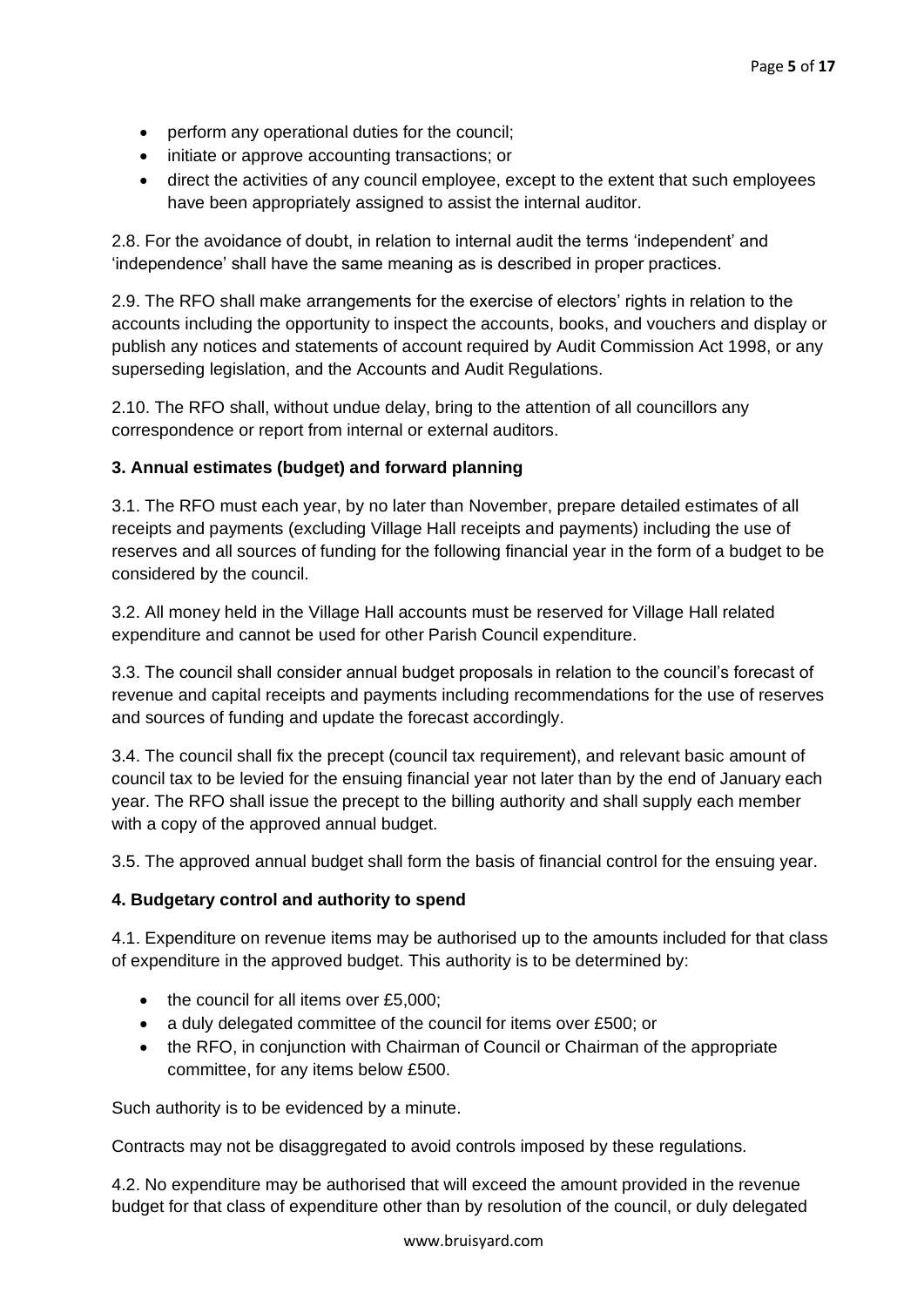committee. During the budget year and with the approval of council having considered fully the implications for public services, unspent and available amounts may be moved to other budget headings or to an earmarked reserve as appropriate ('virement').

4.3. The salary budgets are to be reviewed at least annually in October for the following financial year and such review shall be evidenced by a hard copy schedule signed by the RFO and the Chairman of Council or relevant committee. The RFO will inform committees of any changes impacting on their budget requirement for the coming year in good time.

4.4. In cases of extreme risk to the delivery of council services, the RFO may authorise revenue expenditure on behalf of the council which in the RFO's judgement it is necessary to carry out. Such expenditure includes repair, replacement or other work, whether or not there is any budgetary provision for the expenditure, subject to a limit of £500. The RFO shall report such action to the chairman as soon as possible and to the council as soon as practicable thereafter.

4.5. No expenditure shall be authorised in relation to any capital project and no contract entered into or tender accepted involving capital expenditure unless the council is satisfied that the necessary funds are available and the requisite borrowing approval has been obtained.

4.6. All capital works shall be administered in accordance with the council's standing orders and financial regulations relating to contracts.

4.7. The RFO shall regularly provide the council with a statement of receipts and payments to date under each head of the budgets, comparing actual expenditure to the appropriate date against that planned as shown in the budget. These statements are to be prepared at least at the end of each financial quarter and shall show explanations of material variances.

4.8. Changes in earmarked reserves shall be approved by council as part of the budgetary control process.

# **5. Banking arrangements and authorisation of payments**

5.1. The council's banking arrangements, including the bank mandate, shall be made by the RFO and approved by the council; banking arrangements may not be delegated to a committee. They shall be regularly reviewed for safety and efficiency.

5.2. The RFO (for Parish Council payments) and Village Hall treasurer (for Village Hall payments) shall prepare a schedule of payments requiring authorisation, forming part of the Agenda for the Meeting and, together with the relevant invoices, present the schedule to council / committee. The council / committee shall review the schedule for compliance and, having satisfied itself shall authorise payment by a resolution of the council / committee. The approved schedule shall be approved by the meeting and recorded in the minutes. A detailed list of all payments shall be disclosed within or as an attachment to the minutes of the meeting at which payment was authorised. Personal payments (including salaries, wages, expenses and any payment made in relation to the termination of a contract of employment) may be summarised to remove public access to any personal information.

5.3. All invoices for payment shall be examined, verified and certified by the RFO (for Parish Council payments) and Village Hall treasurer (for Village Hall payments) to confirm that the work, goods or services to which each invoice relates has been received, carried out, examined and represents expenditure previously approved by the council or Village Hall committee as appropriate.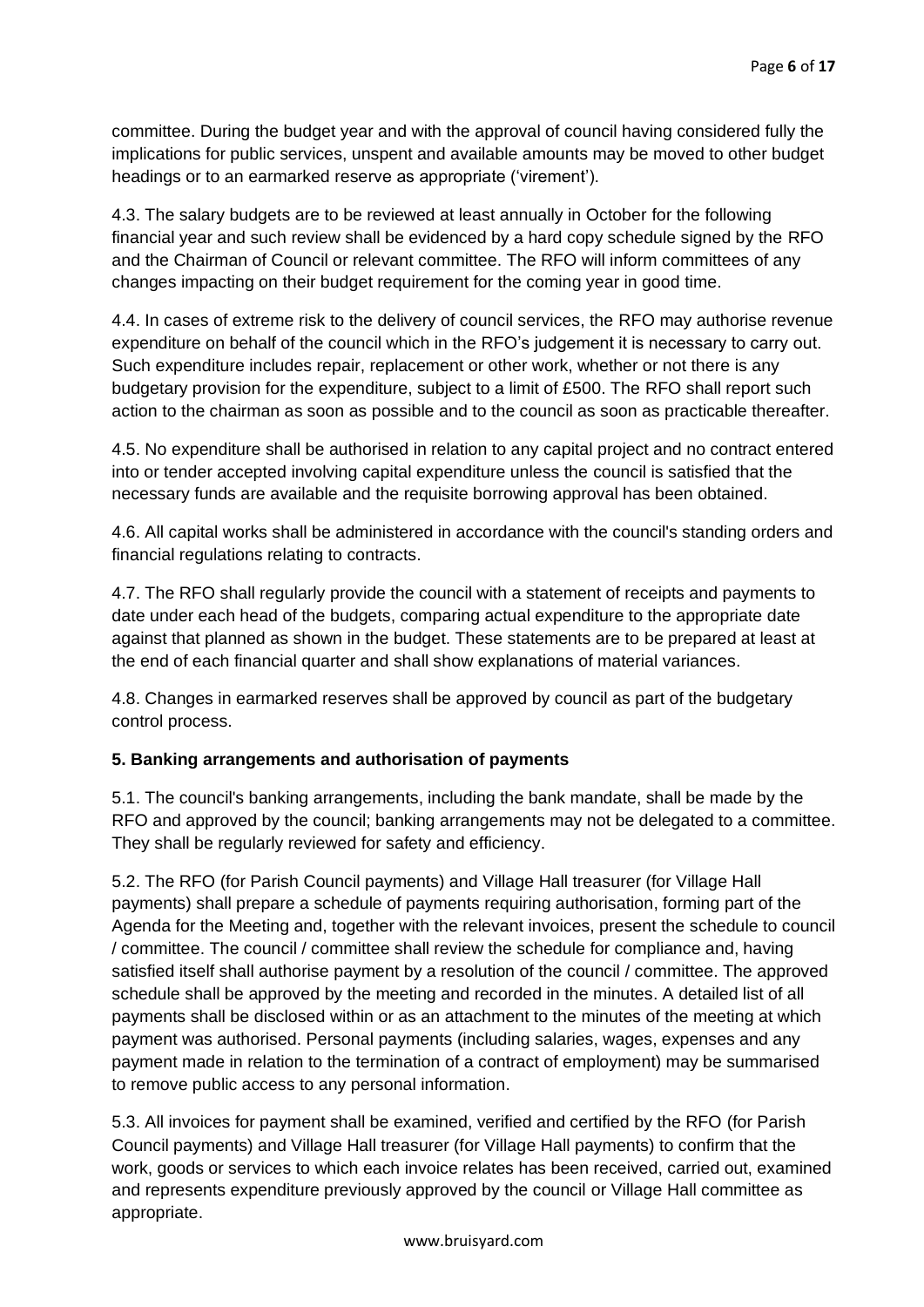5.4. The RFO (for Parish Council payments) and Village Hall treasurer (for Village Hall payments) shall examine invoices for arithmetical accuracy and analyse them to the appropriate expenditure heading. The RFO or Village Hall treasurer as appropriate shall take all steps to pay all invoices submitted, and which are in order, at the next available council / committee meeting.

5.5. The Clerk, RFO and Village Hall treasurer (for Village Hall payments) shall have delegated authority to authorise the payment of items only in the following circumstances:

a) If a payment is necessary to avoid a charge to interest under the Late Payment of Commercial Debts (Interest) Act 1998, and the due date for payment is before the next scheduled Meeting of council, where the Clerk and RFO certify that there is no dispute or other reason to delay payment, provided that a list of such payments shall be submitted to the next appropriate meeting of council / committee;

b) An expenditure item authorised under 5.6 below (continuing contracts and obligations) provided that a list of such payments shall be submitted to the next appropriate meeting of council / committee; or

c) fund transfers within the councils banking arrangements up to the sum of £10,000, provided that a list of such payments shall be submitted to the next appropriate meeting of council / committee.

5.6. For each financial year the Clerk and RFO shall draw up a list of due payments, excluding Village Hall payments, which arise on a regular basis as the result of a continuing contract, statutory duty, or obligation (such as but not exclusively) Salaries, PAYE and NI, Superannuation Fund and regular maintenance contracts and the like for which council or a duly authorised committee may authorise payment for the year provided that the requirements of regulation 4.1 (Budgetary Controls) are adhered to, provided also that a list of such payments shall be submitted to the next appropriate meeting of council / committee.

5.7. A record of regular payments made under 5.6 above shall be drawn up and be signed by two members on each and every occasion when payment is authorised - thus controlling the risk of duplicated payments being authorised and / or made.

5.8. In respect of grants a duly authorised committee shall approve expenditure within any limits set by council and in accordance with any policy statement approved by council. Any Revenue or Capital Grant in excess of £5,000 shall before payment, be subject to ratification by resolution of the council.

5.9. Members are subject to the Code of Conduct that has been adopted by the council and shall comply with the Code and Standing Orders when a decision to authorise or instruct payment is made in respect of a matter in which they have a disclosable pecuniary or other interest, unless a dispensation has been granted.

5.10. The council will aim to rotate the duties of members in these Regulations so that onerous duties are shared out as evenly as possible over time.

5.11. Any changes in the recorded details of suppliers, such as bank account records, shall be approved in writing by a Member.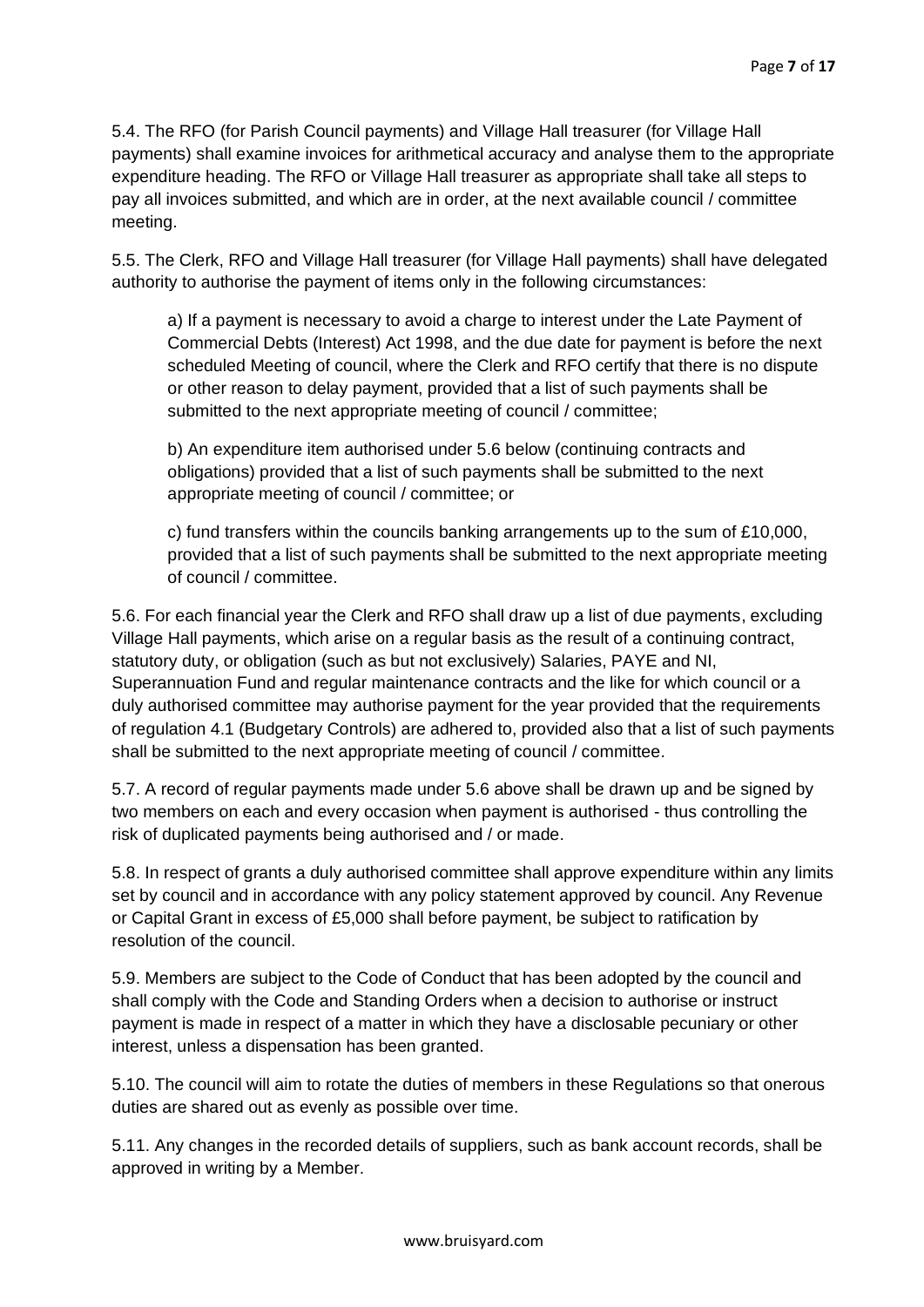## **6. Instructions for the making of payments**

6.1. The council will make safe and efficient arrangements for the making of its payments.

6.2. Following authorisation under Financial Regulation 5 above, the council, a duly delegated committee or, if so delegated, the Clerk or RFO shall give instruction that a payment shall be made.

6.3. All payments shall be affected by cheque or other instructions to the council's bankers, or otherwise, in accordance with a resolution of council or duly delegated committee.

6.4. Cheques or orders for payment drawn on the bank account in accordance with the schedule as presented to council or committee shall be signed by two members of council / committee in accordance with a resolution instructing that payment. A member who is a bank signatory, having a connection by virtue of family or business relationships with the beneficiary of a payment, should not, under normal circumstances, be a signatory to the payment in question.

6.5. To indicate agreement of the details shown on the cheque or order for payment with the counterfoil and the invoice or similar documentation, the signatories shall each also initial the cheque counterfoil.

6.6. Cheques or orders for payment shall not normally be presented for signature other than at a council or committee meeting (including immediately before or after such a meeting). Any signatures obtained away from such meetings shall be reported to the council / committee at the next convenient meeting.

6.7. If thought appropriate by the council, payment for utility supplies (energy, telephone, broadband, web hosting and water) and any National Non-Domestic Rates may be made by variable direct debit provided that the instructions are signed/online authorised by two members and any payments are reported to council as made. The approval of the use of a variable direct debit shall be renewed by resolution of the council / committee at least every two years.

6.8. If thought appropriate by the council, payment for certain items (principally salaries) may be made by banker's standing order provided that the instructions are signed/online authorised by two members and any payments are reported to council as made. The approval of the use of a banker's standing order shall be renewed by resolution of the council at least every two years.

6.9. If thought appropriate by the council, payment for certain items may be made by BACS or CHAPS methods provided that the instructions for each payment are signed, or otherwise evidenced, by two authorised bank signatories, are retained and any payments are reported to council as made. The approval of the use of BACS or CHAPS shall be renewed by resolution of the council at least every two years.

6.10. If thought appropriate by the council, payment for certain items may be made by internet banking transfer with dual authorisation provided evidence is retained showing which members approved the payment.

6.11. The Clerk, RFO and Village Hall treasurer are responsible for ensuring that the council's records are securely stored and backed-up on a Cloud storage platform such as Office 365 for business. A record of the councillors and Village Hall committee members who have write or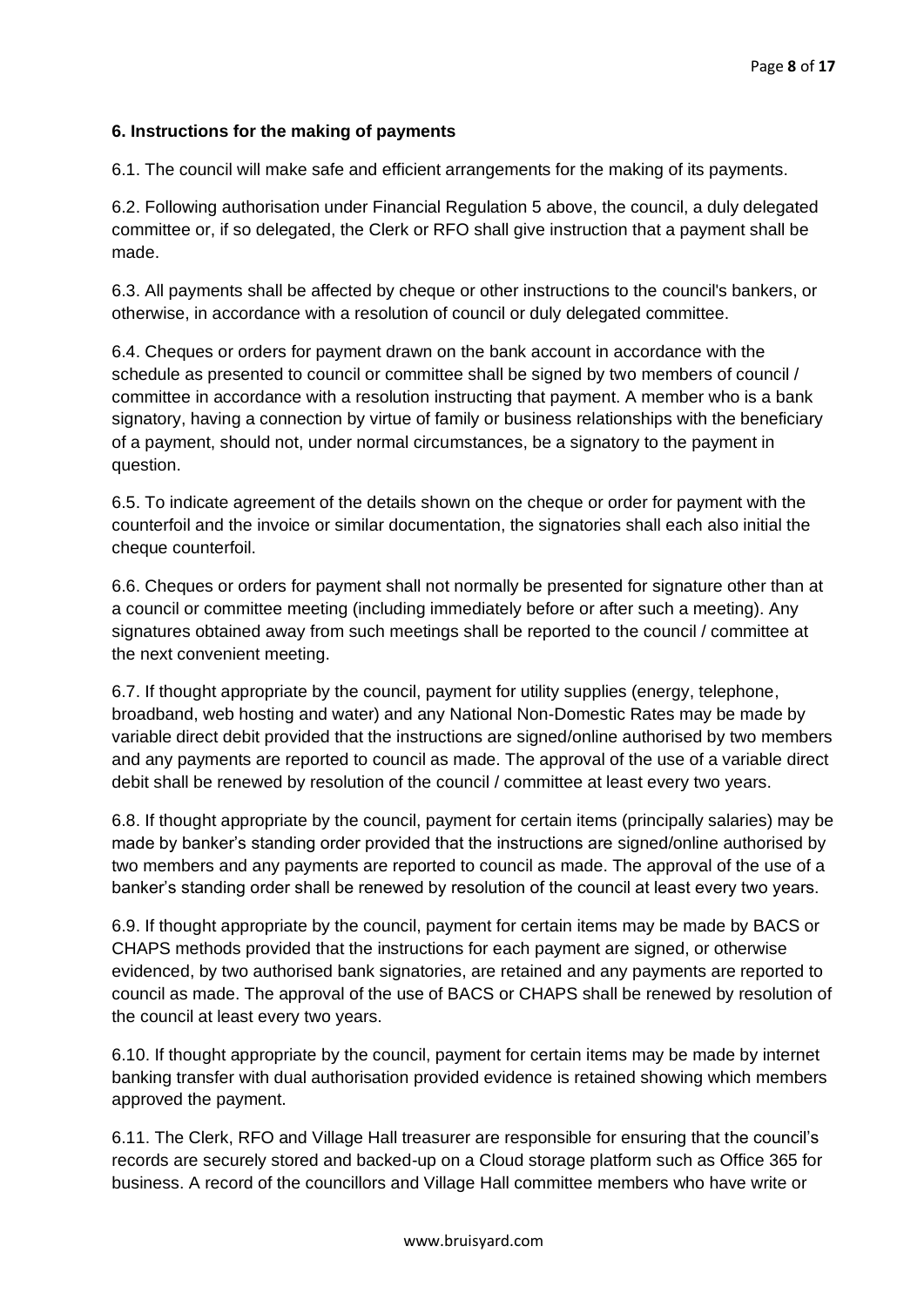read-only online access to the records must be held by the Clerk. The internal and/or external auditor should also be granted read-only online access if requested.

6.12. No employee, councillor or committee member shall disclose any PIN or password, relevant to the working of the council or its bank accounts, to any person not authorised in writing by the council or a duly delegated committee.

6.13. Regular back-up copies of the records on any computer shall be made and shall be stored securely away from the computer in question, and preferably off site.

6.14. The council, and any members using computers for the council's financial business, shall ensure that anti-virus, anti-spyware and firewall software with automatic updates, together with a high level of security, is used.

6.15. Where internet banking arrangements are made with any bank, the RFO and Village Hall treasurer as appropriate shall be appointed as the Service Administrator. The bank mandate approved by the council / committee shall identify a number of councillors / committee members who will be authorised to approve transactions on those accounts. Dual authorisation is required for all payments made by internet banking.

6.16. Access to any internet banking accounts will be directly to the access page (which may be saved under "favourites"), and not through a search engine or e-mail link. Remembered or saved passwords facilities must not be used on any computer used for council banking work. Breach of this Regulation will be treated as a very serious matter under these regulations.

6.17. Changes to account details for suppliers, which are used for internet banking may only be changed on written hard copy notification by the supplier and supported by hard copy authority for change signed by the RFO or Village Hall treasurer as appropriate. A programme of regular checks of bank account details with suppliers will be followed.

6.18. Any Debit Card issued for use will be in accordance with the Bruisyard Parish Council Debit Card Policy (see Addendum) and will also be restricted to a single transaction maximum value of £500 unless authorised by council or duly delegated committee in writing before any order is placed.

6.19. A pre-paid debit card may be issued to employees, councillors or committee members with varying limits. These limits will be set by the council or duly delegated committee. Transactions and purchases made will be reported to the council or relevant committee and authority for topping-up shall be at the discretion of the council or relevant committee.

6.20. Any corporate credit card or trade card account opened by the council will be specifically restricted to use by the Clerk and RFO or Village Hall treasurer and shall be subject to automatic payment in full at each month-end. Personal credit or debit cards of members or staff shall not be used under any circumstances.

6.21. The council will not maintain any form of petty cash float. All cash received must be banked intact. Any payments made in cash by the Clerk, RFO or Village Hall treasurer (for example for postage or minor stationery items) shall be refunded on a regular basis, at least quarterly.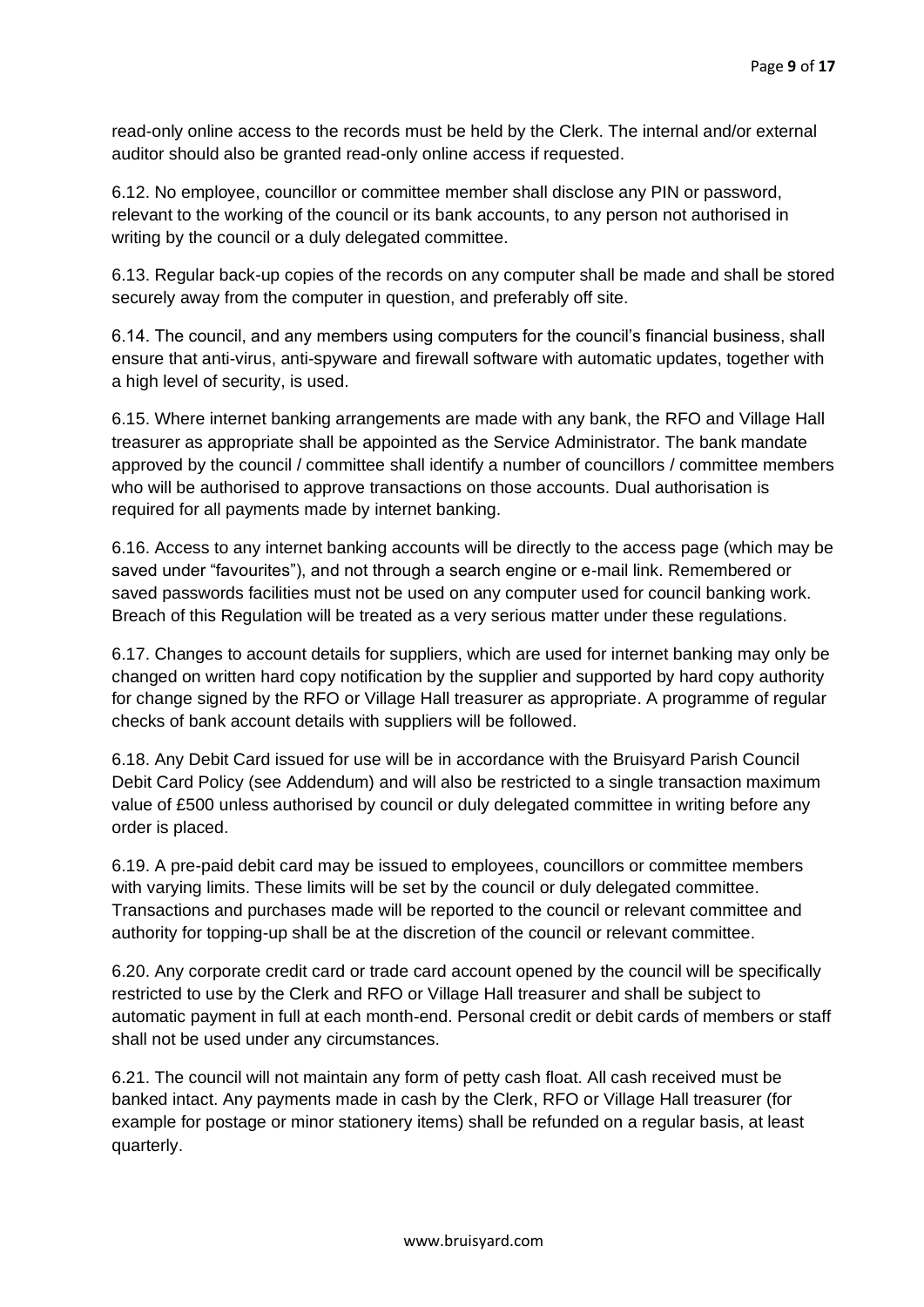# **7. Payment of salaries**

7.1. As an employer, the council shall make arrangements to meet fully the statutory requirements placed on all employers by PAYE and National Insurance legislation. The payment of all salaries shall be made in accordance with payroll records and the rules of PAYE and National Insurance currently operating, and salary rates shall be as agreed by council, or duly delegated committee.

7.2. Payment of salaries and payment of deductions from salary such as may be required to be made for tax, national insurance and pension contributions, or similar statutory or discretionary deductions must be made in accordance with the payroll records and on the appropriate dates stipulated in employment contracts, provided that each payment is reported to the next available council meeting, as set out in these regulations above.

7.3. No changes shall be made to any employee's pay, emoluments, or terms and conditions of employment without the prior consent of the council or duly delegated committee.

7.4. Each and every payment to employees of net salary and to the appropriate creditor of the statutory and discretionary deductions shall be recorded in a separate confidential record (confidential cash book). This confidential record is not open to inspection or review (under the Freedom of Information Act 2000 or otherwise) other than:

a) by any councillor who can demonstrate a need to know;

- b) by the internal auditor;
- c) by the external auditor; or

d) by any person authorised under Audit Commission Act 1998, or any superseding legislation.

7.5. The total of such payments in each calendar month shall be reported with all other payments as made as may be required under these Financial Regulations, to ensure that only payments due for the period have actually been paid.

7.6. Any termination payments shall be supported by a clear business case and reported to the council. Termination payments shall only be authorised by council.

7.7. Before employing interim staff, the council must consider a full business case.

#### **8. Loans and investments**

8.1. All borrowings shall be affected in the name of the council, after obtaining any necessary borrowing approval. Any application for borrowing approval shall be approved by Council as to terms and purpose. The application for borrowing approval, and subsequent arrangements for the loan shall only be approved by full council.

8.2. Any financial arrangement which does not require formal borrowing approval from the Secretary of State (such as Hire Purchase or Leasing of tangible assets) shall be subject to approval by the full council. In each case a report in writing shall be provided to council in respect of value for money for the proposed transaction.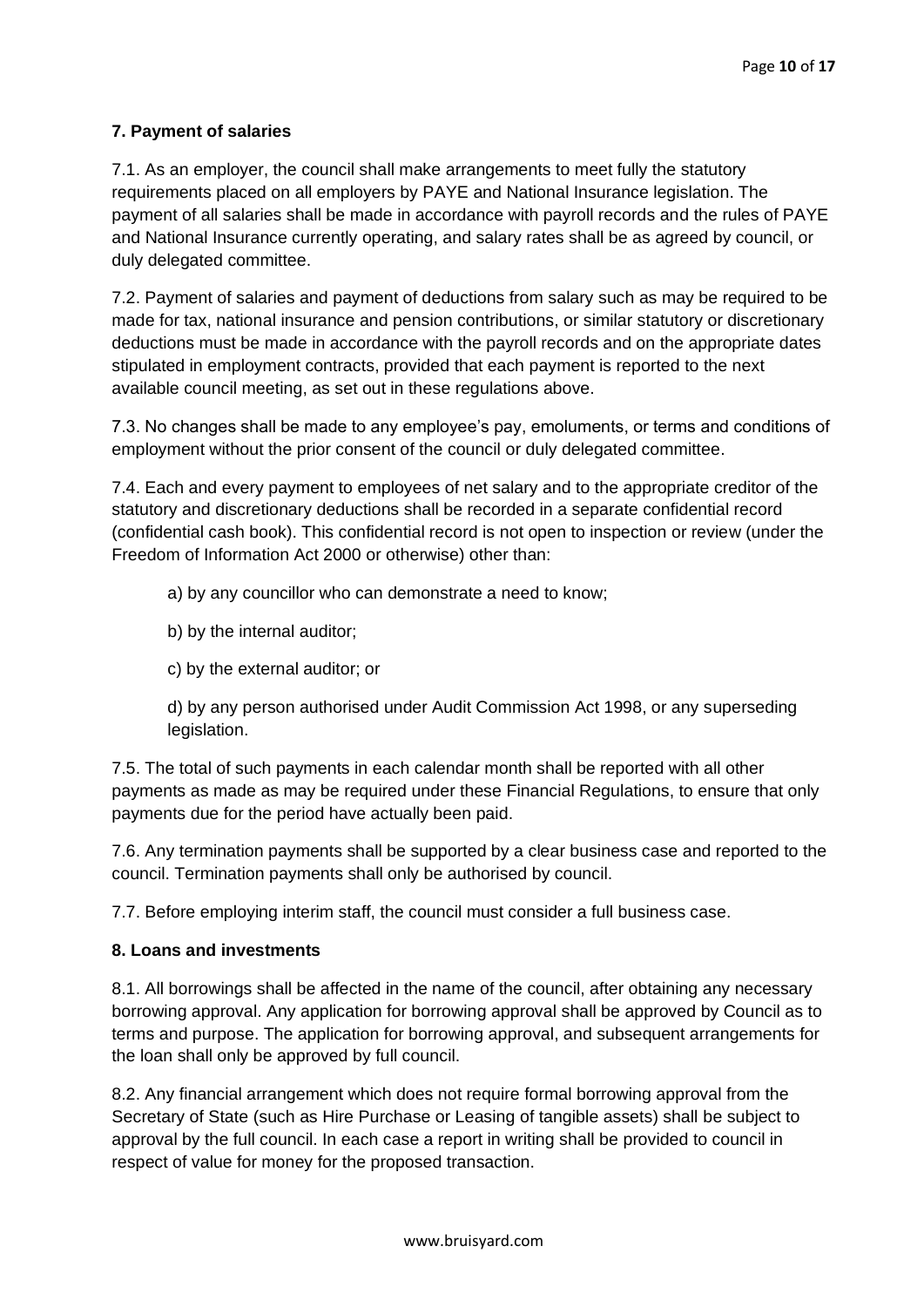8.3. The council and Village Hall committee will arrange with the council's banks and investment providers for the sending of a copy of each statement of account to the Parish Council chairman and Village Hall chairman respectively at the same time as one is issued to the RFO or Village Hall treasurer.

8.4. All loans and investments shall be negotiated in the name of the council and shall be for a set period in accordance with council policy.

8.5. The council shall consider the need for an Investment Strategy and Policy which, if drawn up, shall be in accordance with relevant regulations, proper practices and guidance. Any Strategy and Policy shall be reviewed by the council at least annually.

8.6. All investments of money under the control of the council shall be in the name of the council or Village Hall.

8.7. All investment certificates and other documents relating thereto shall be retained in the custody of the RFO or Village Hall treasurer as appropriate.

8.8. Payments in respect of short term or long-term investments, including transfers between bank accounts held in the same bank, or branch, shall be made in accordance with Regulation 5 (Authorisation of payments) and Regulation 6 (Instructions for payments).

## **9. Income**

9.1. The collection of all sums due to the council shall be the responsibility of and under the supervision of the RFO or Village Hall treasurer as appropriate.

9.2. Particulars of all non-Village Hall charges to be made for work done, services rendered or goods supplied shall be agreed annually by the council, notified to the RFO and the RFO shall be responsible for the collection of all accounts due to the council. Particulars of all Village Hall charges, services rendered or goods supplied shall be agreed annually by the Village Hall committee and the Village Hall treasurer shall be responsible for the collection of all accounts due.

9.3. The council will review all fees and charges (excluding Village Hall) at least annually, following a report of the Clerk. The Village Hall committee will review all hire fees and charges at least annually.

9.4. Any sums found to be irrecoverable and any bad debts shall be reported to the council / committee and shall be written off in the year.

9.5. All sums received on behalf of the council shall be banked intact as directed by the RFO. In all cases, all money received shall be deposited with the council's bankers with such frequency as the RFO considers necessary.

9.6. The origin of each receipt shall be entered on the paying-in slip or online equivalent.

9.7. Personal cheques shall not be cashed out of money held on behalf of the council.

9.8. The RFO shall promptly complete any VAT Return that is required. Any repayment claim due in accordance with VAT Act 1994 section 33 shall be made at least annually coinciding with the financial year end.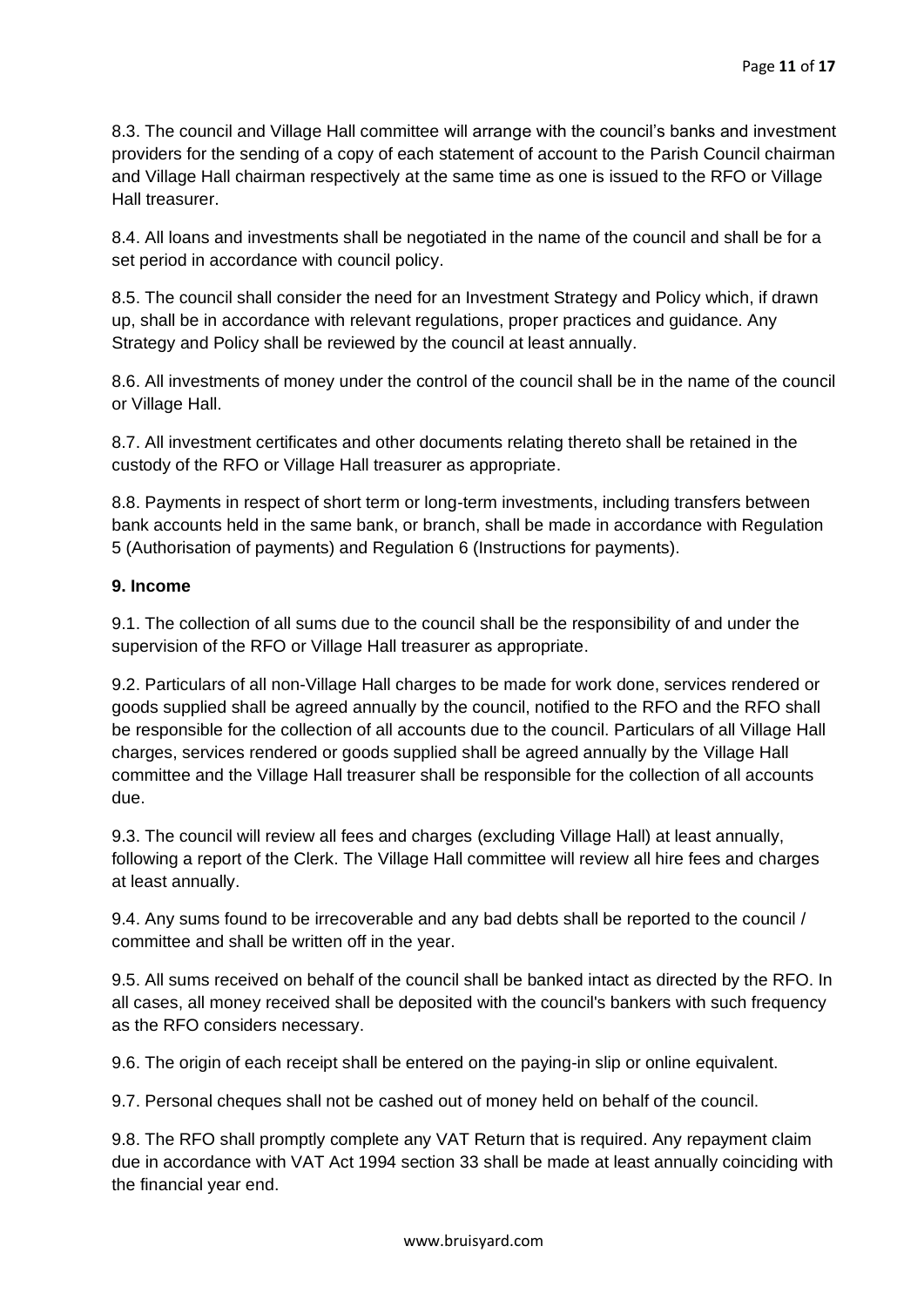9.9. Where any significant sums of cash are regularly received by the council including the Village Hall, the RFO shall undertake and record a cash reconciliation on a regular basis and, at a minimum, in advance of each council meeting.

9.10. Any income arising which is the property of a charitable trust shall be paid into a charitable bank account. Instructions for the payment of funds due from the charitable trust to the council (to meet expenditure already incurred by the authority) will be given by the Managing Trustees of the charity meeting separately from any council meeting (see also Regulation 16 below).

#### **10. Orders for work, goods and services**

10.1. An official order or letter shall be issued for all work, goods and services unless a formal contract is to be prepared or an official order would be inappropriate. Copies of orders shall be retained.

10.2. Order books shall be controlled by the RFO or Village Hall treasurer as appropriate.

10.3. All members and officers are responsible for obtaining value for money at all times. An officer issuing an official order shall ensure as far as reasonable and practicable that the best available terms are obtained in respect of each transaction, usually by obtaining three or more quotations or estimates from appropriate suppliers, subject to any de minimis provisions in Regulation 11.1 below.

10.4. A member may not issue an official order or make any contract on behalf of the council.

10.5. The RFO or Village Hall treasurer shall verify the lawful nature of any proposed purchase before the issue of any order, and in the case of new or infrequent purchases or payments, the RFO or Village Hall treasurer shall ensure that the statutory authority shall be reported to the meeting at which the order is approved so that the minutes can record the power being used.

#### **11. Contracts**

11.1. Procedures as to contracts are laid down as follows:

a) Every contract shall comply with these financial regulations, and no exceptions shall be made otherwise than in an emergency provided that this regulation need not apply to contracts which relate to items (i) to (vi) below:

i. for the supply of gas, electricity, water, sewerage, telephone, internet and web hosting services;

ii. for specialist services such as are provided by legal professionals acting in disputes;

iii. for work to be executed or goods or materials to be supplied which consist of repairs to or parts for existing machinery or equipment or plant;

iv. for work to be executed or goods or materials to be supplied which constitute an extension of an existing contract by the council;

v. for additional audit work of the external auditor up to an estimated value of £500 (in excess of this sum the Clerk and RFO shall act after consultation with the Chairman and Vice Chairman of council); and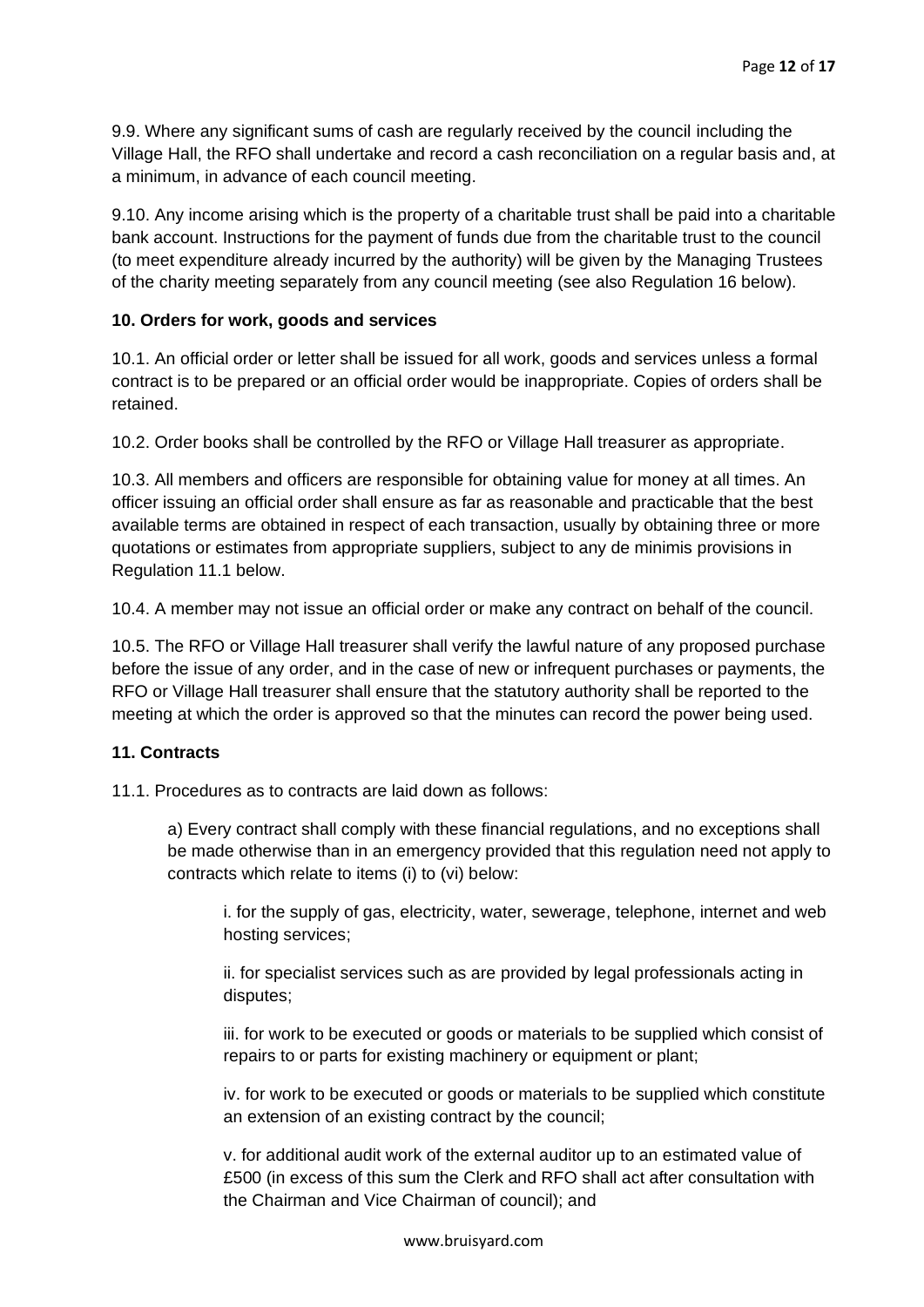vi. for goods or materials proposed to be purchased which are proprietary articles and / or are only sold at a fixed price.

b) Where the council intends to procure or award a public supply contract, public service contract or public works contract as defined by The Public Contracts Regulations 2015 ("the Regulations") which is valued at  $£25,000$  or more, the council shall comply with the relevant requirements of the Regulations<sup>2</sup>.

c) The full requirements of The Regulations, as applicable, shall be followed in respect of the tendering and award of a public supply contract, public service contract or public works contract which exceed thresholds in The Regulations set by the Public Contracts Directive 2014/24/EU (which may change from time to time)<sup>3</sup>.

d) When applications are made to waive financial regulations relating to contracts to enable a price to be negotiated without competition the reason shall be embodied in a recommendation to the council.

e) Such invitation to tender shall state the general nature of the intended contract and the Clerk, RFO or Village Hall treasurer shall obtain the necessary technical assistance to prepare a specification in appropriate cases. The invitation shall in addition state that tenders must be addressed to the Clerk, RFO or Village Hall treasurer in the ordinary course of post. Each tendering firm shall be supplied with a specifically marked envelope in which the tender is to be sealed and remain sealed until the prescribed date for opening tenders for that contract.

f) All sealed tenders shall be opened at the same time on the prescribed date by the Clerk in the presence of at least one member of council /committee member.

g) Any invitation to tender issued under this regulation shall be subject to Standing Orders 18c and shall refer to the terms of the Bribery Act 2010.

h) When it is to enter into a contract of less than £25,000 in value for the supply of goods or materials or for the execution of works or specialist services other than such goods, materials, works or specialist services as are excepted as set out in paragraph (a) the Clerk, RFO or Village Hall treasurer shall obtain 3 quotations (priced descriptions of the proposed supply); where the value is below £3,000 and above £300 the Clerk, RFO or Village Hall treasurer shall strive to obtain 3 estimates. Otherwise, Regulation 10.3 above shall apply.

i) The council / committee shall not be obliged to accept the lowest or any tender, quote or estimate.

j) Should it occur that the council, or duly delegated committee, does not accept any tender, quote or estimate, the work is not allocated and the council / committee requires further pricing, provided that the specification does not change, no person shall be

<sup>&</sup>lt;sup>2</sup> The Regulations require councils to use the Contracts Finder website to advertise contract opportunities, set out the procedures to be followed in awarding new contracts and to publicise the award of new contracts <sup>3</sup> Thresholds currently applicable are:

a) For public supply and public service contracts 209,000 Euros (£181,302) b) For public works contracts 5,225,000 Euros (£4,551,413)

www.bruisyard.com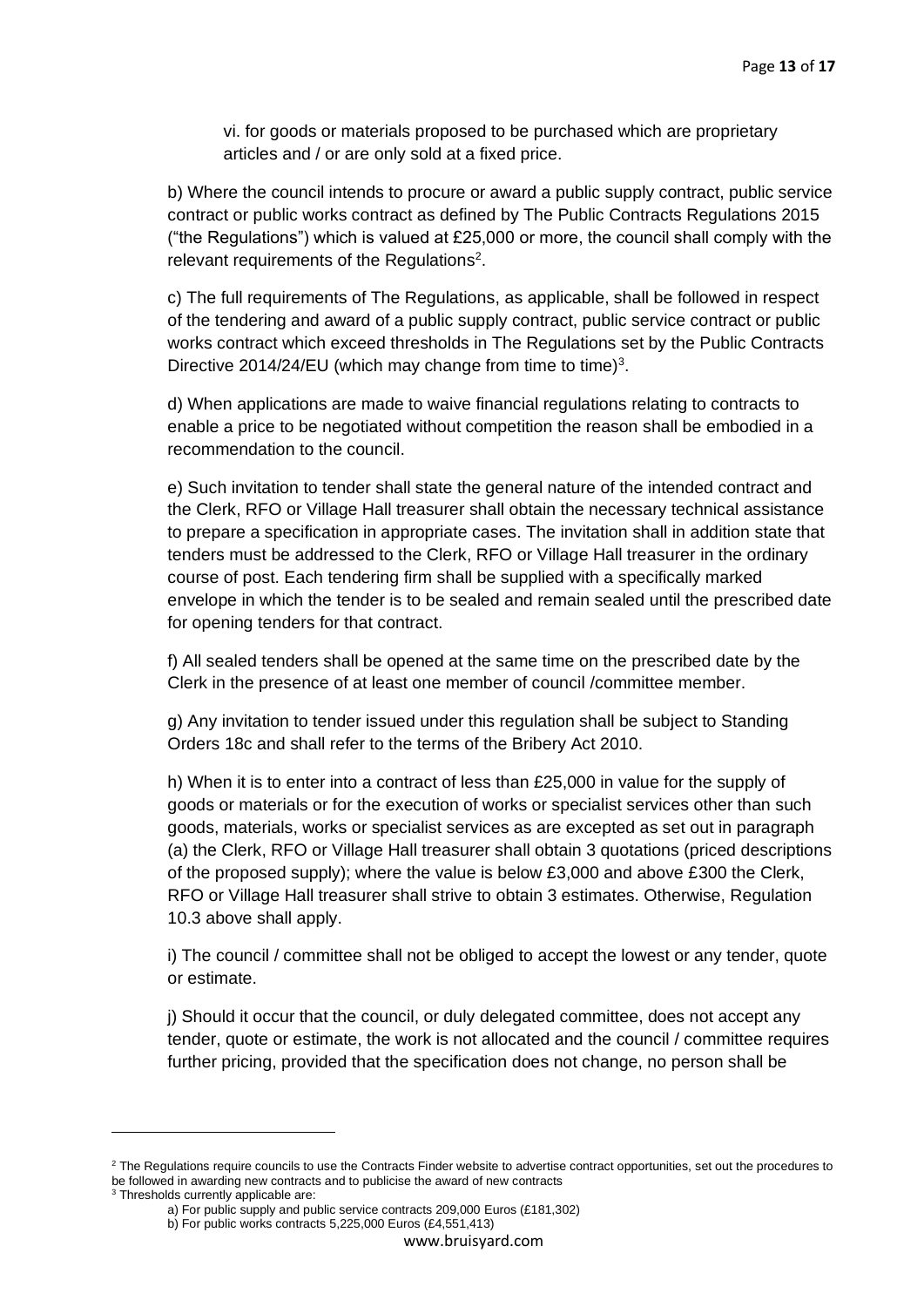permitted to submit a later tender, estimate or quote who was present when the original decision-making process was being undertaken.

## **12. Payments under contracts for building or other construction works**

12.1. Payments on account of the contract sum shall be made within the time specified in the contract by the RFO or Village Hall treasurer upon authorised certificates of the architect or other consultants engaged to supervise the contract (subject to any percentage withholding as may be agreed in the particular contract).

12.2. Where contracts provide for payment by instalments the RFO or Village Hall treasurer shall maintain a record of all such payments. In any case where it is estimated that the total cost of work carried out under a contract, excluding agreed variations, will exceed the contract sum of 5% or more a report shall be submitted to the council / committee.

12.3. Any variation to a contract or addition to or omission from a contract must be approved by the council / committee and confirmed to the contractor in writing by the RFO or Village Hall treasurer, the council / committee being informed where the final cost is likely to exceed the financial provision.

## **13. Stores and equipment**

13.1. The officer in charge of each section shall be responsible for the care and custody of stores and equipment in that section.

13.2. Delivery notes shall be obtained in respect of all goods received into store or otherwise delivered and goods must be checked as to order and quality at the time delivery is made.

13.3. Stocks shall be kept at the minimum levels consistent with operational requirements.

13.4. The RFO or Village Hall treasurer as appropriate shall be responsible for periodic checks of stocks and stores at least annually.

#### **14. Assets, properties and estates**

14.1. The Clerk shall make appropriate arrangements for the custody of all title deeds and Land Registry Certificates of properties held by the council. The RFO shall ensure a record is maintained of all properties held by the council, recording the location, extent, plan, reference, purchase details, nature of the interest, tenancies granted, rents payable and purpose for which held in accordance with Accounts and Audit Regulations.

14.2. No tangible moveable property shall be purchased or otherwise acquired, sold, leased or otherwise disposed of, without the authority of the council, together with any other consents required by law, save where the estimated value of any one item of tangible movable property does not exceed £250.

14.3. No real property (interests in land) shall be sold, leased or otherwise disposed of without the authority of the council, together with any other consents required by law. In each case a report in writing shall be provided to council in respect of valuation and surveyed condition of the property (including matters such as planning permissions and covenants) together with a proper business case (including an adequate level of consultation with the electorate).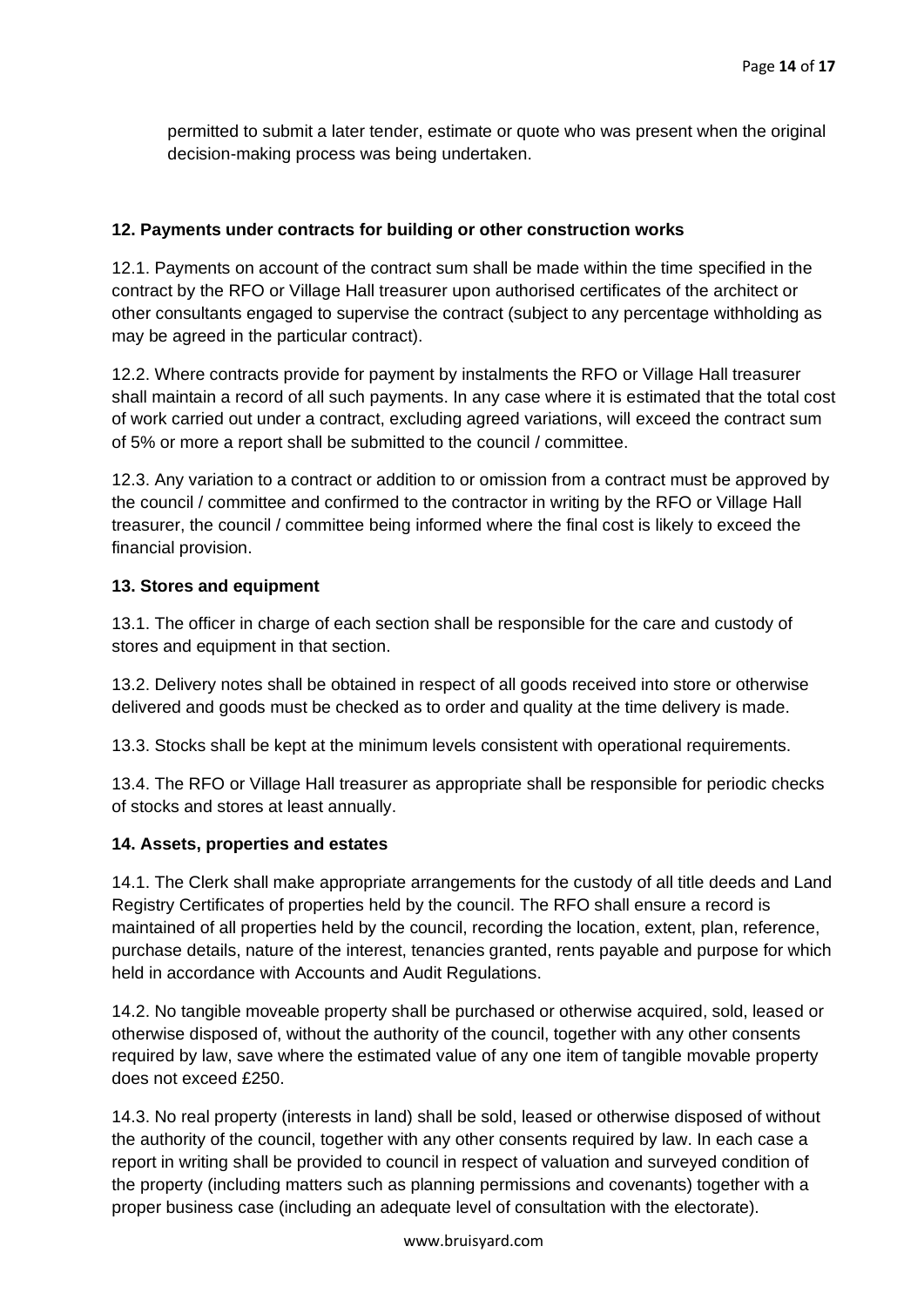14.4. No real property (interests in land) shall be purchased or acquired without the authority of the full council. In each case a report in writing shall be provided to council in respect of valuation and surveyed condition of the property (including matters such as planning permissions and covenants) together with a proper business case (including an adequate level of consultation with the electorate).

14.5. Subject only to the limit set in Regulation 14.2 above, no tangible moveable property shall be purchased or acquired without the authority of the full council. In each case a report in writing shall be provided to council with a full business case.

14.6. The RFO shall ensure that an appropriate and accurate Register of Assets and Investments is kept up to date. The continued existence of tangible assets shown in the Register shall be verified at least annually, possibly in conjunction with a health and safety inspection of assets.

#### **15. Insurance**

15.1. Following the annual risk assessment (per Regulation 17), the RFO shall effect all insurances and negotiate all claims on the council's insurers in consultation with the Clerk.

15.2. The RFO shall keep a record of all insurances effected by the council and the property and risks covered thereby and annually review it.

15.3. The RFO shall be notified of any loss liability or damage or of any event likely to lead to a claim, and shall report these to council at the next available meeting.

15.4. All appropriate members, employees and committee members of the council shall be included in a suitable form of security or fidelity guarantee insurance which shall cover the maximum risk exposure as determined annually by the council, or duly delegated committee.

#### **16. Risk management**

16.1. The council is responsible for putting in place arrangements for the management of risk. The Clerk with the RFO shall prepare, for approval by the council, risk management policy statements in respect of all activities of the council. Risk policy statements and consequential risk management arrangements shall be reviewed by the council at least annually.

16.2. When considering any new activity, the Clerk with the RFO shall prepare a draft risk assessment including risk management proposals for consideration and adoption by the council.

#### **17. Suspension and revision of Financial Regulations**

17.1. It shall be the duty of the council to review the Financial Regulations of the council from time to time. The Clerk shall make arrangements to monitor changes in legislation or proper practices and shall advise the council of any requirement for a consequential amendment to these Financial Regulations.

17.2. The council may, by resolution of the council duly notified prior to the relevant meeting of council, suspend any part of these Financial Regulations provided that reasons for the suspension are recorded and that an assessment of the risks arising has been drawn up and presented in advance to all members of council.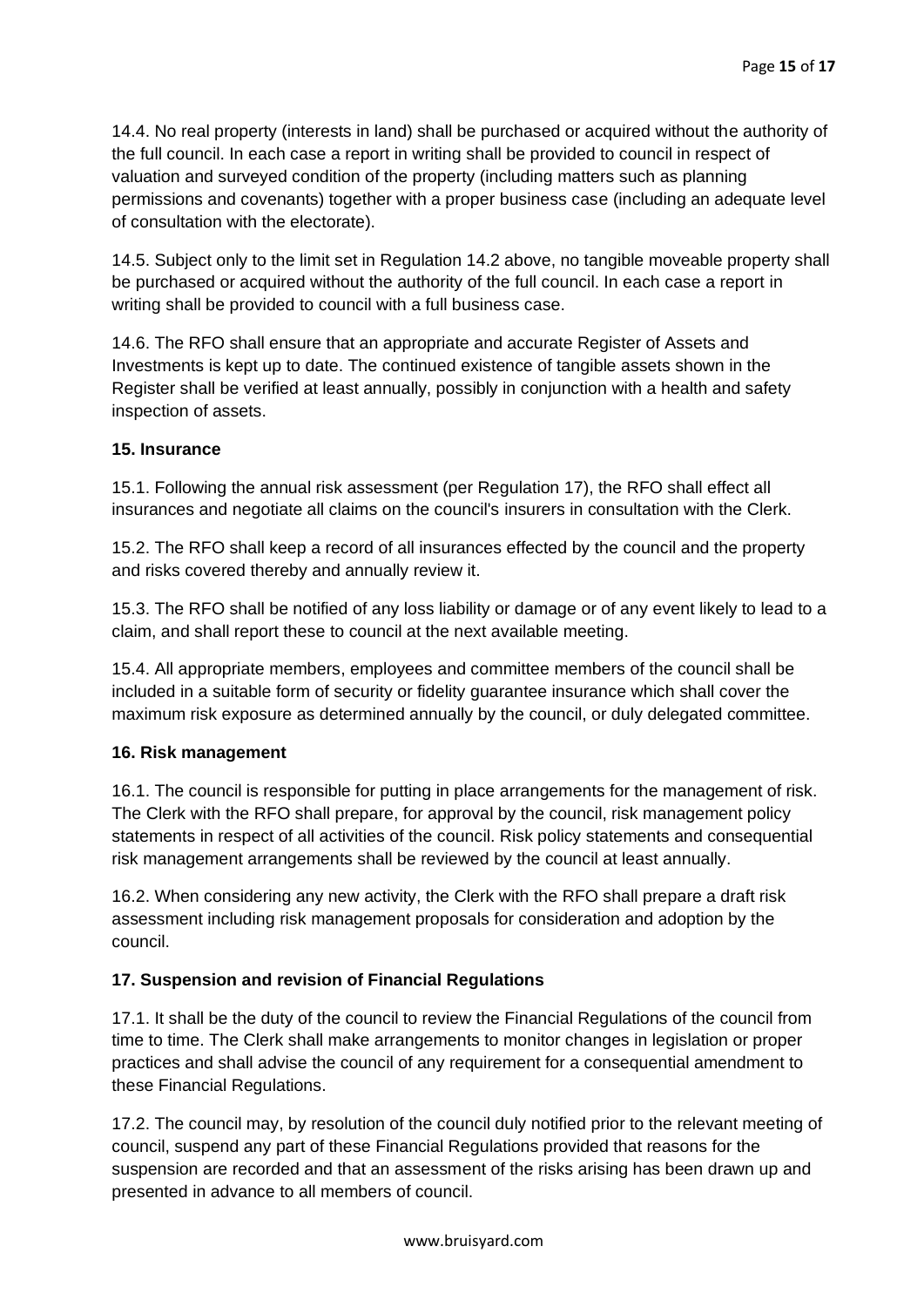# **BRUISYARD PARISH COUNCIL**

# **DEBIT CARD POLICY**

#### **Introduction**

**In view of the increasing requirement of many suppliers and service providers for payment by card, Bruisyard Parish Council may authorise the issue of debit cards to councillors and Village Hall committee members for business use. This policy refers only to the issue and use of Parish Council and Village Hall debit cards.**

#### **Policy Statement**

The issue of a debit card to a councillor or Village Hall committee member must be authorised by the Responsible Financial Officer (RFO) and approved by the Parish Council. The debit card issued must be to a named councillor or Village Hall committee member for their use only, no other individual may use the debit card.

The financial limit of each issued debit card shall not exceed £1000. Upon being issued a debit card the councillor or Village Hall committee member shall be advised of their individual financial limit.

Each councillor or Village Hall committee member issued with a debit card is solely responsible for its safe keeping and usage and for ensuring that the card is not used by others. In particular, PIN numbers will only be issued to the card holder and must be kept confidential, as must the card security (CSC/CVN) number.

Lost or stolen cards must be reported to the issuing bank immediately upon discovery that the card is missing. With no exceptions the Responsible Financial Officer (RFO) or Village Hall treasurer as appropriate must also be informed immediately.

In the event of any councillor or Village Hall committee member leaving the Parish Council or Village Hall committee, they must immediately return any issued debit card to the Responsible Financial Officer (RFO) or Village Hall treasurer as appropriate and the card will be destroyed. The issuing bank must be advised to cancel the debit card to prevent any unauthorised usage.

#### **Usage**

Cash withdrawals are not permitted.

A debit card issued to a councillor or Village Hall committee member shall be used for business purposes only and in conjunction with their role on the Parish Council or Village Hall committee. It shall not be used for any non-business transactions nor for any personal purchases.